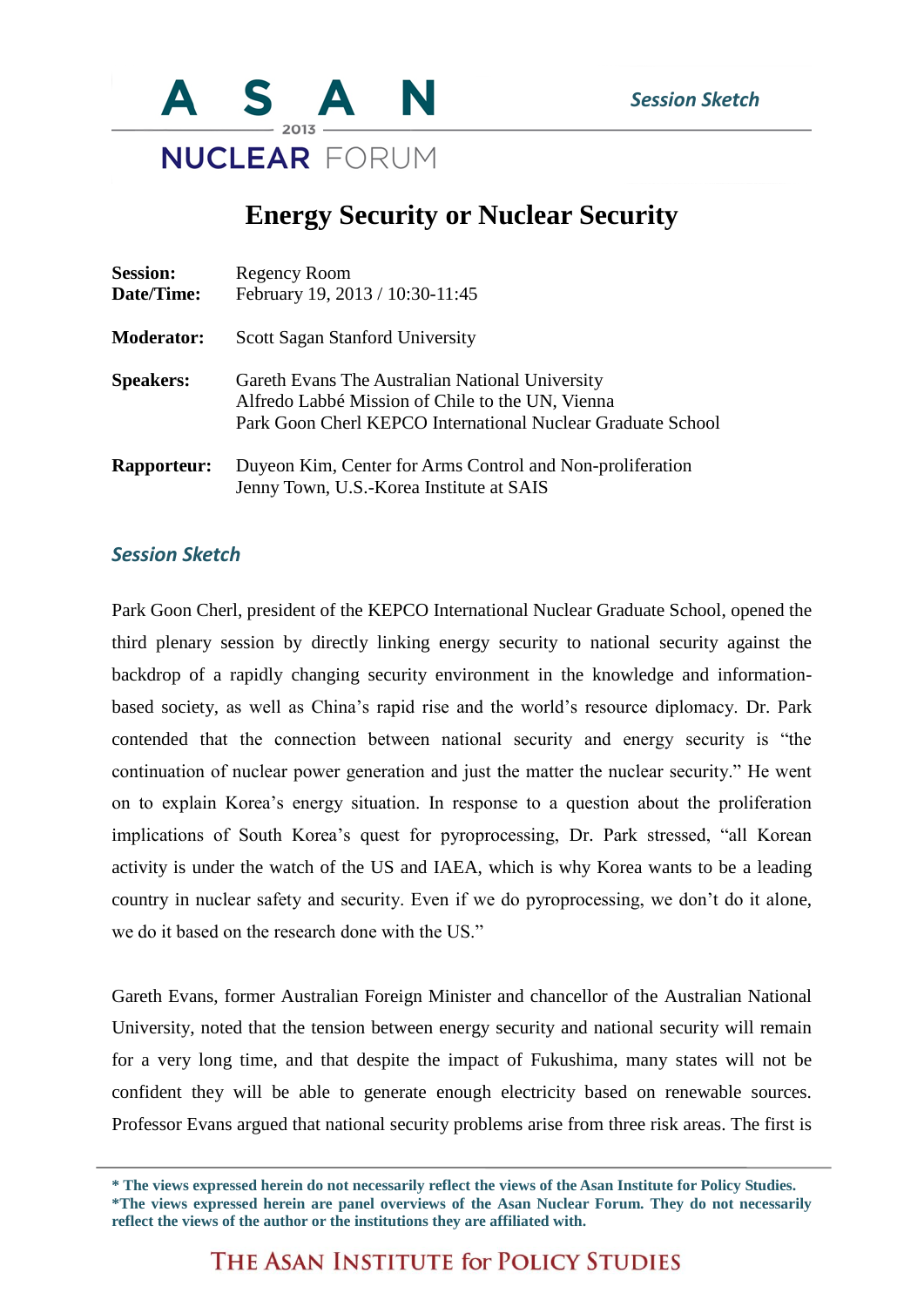## **NUCLEAR FORUM**

proliferation with respect to the ability to weaponize with the acquisition of civil nuclear power program. The second is terrorism with risks associated with the theft, trafficking, and smuggling of nuclear materials and sabotage of facilities. The final, Professor Evans explained, is nuclear security with respect to disarmament, positing that some states may be reluctant to reach zero in the final stage of disarmament if they find there are enough states with unrestricted rights. While noting that while there is a desirability to address risk factors and areas, Professor Evans argued there is a "huge case for doing more on the regional and global level as well." He added that Fukushima demonstrated the need for stronger international governance on nuclear safety.

Alfredo Labbé, Chilean Ambassador to the Republic of Austria, began by posing the question "Why energy security or national security? Why the apparent dichotomy of the two types of security at a time of globalization and interdependence that should be compatible and mutually reinforcing?" Ambassador Labbé argued that when it comes to energy security, national policies should be made compatible with global security requirements and international law. In other words, he explained that national energy security within international energy security "is the model to lead this discussion." If tackled in this way by a law-abiding state willing to cooperate with international rule and norms, Ambassador Labbé explained, "it will not damage national energy security." He emphasized that Article IV of the NPT recognizes a state's in inalienable right to nuclear energy for peaceful purposes given only to countries in compliance to Article II and III. He went on to argue that "the nuclear option poses nuclear risks that should be dealt in ways that don't harm legitimacy and political sustainability of the NPT." Ambassador Labbé also stressed that, "through diplomatic means and multilateral mechanisms, we should tackle this, we shouldn't create a new layer of discrimination, or we shouldn't open a new flank for offensive attack against the NPT by creating a new category of have and have nots."

The audience and panel briefly discussed the possibility of imposing permanent safeguards that should also be complimented by multinational approaches. One expert proposed the IAEA should be obligated to safeguard such facilities. Moderator, Scott Sagan, Caroline S.G.

THE ASAN INSTITUTE for POLICY STUDIES

**<sup>\*</sup> The views expressed herein do not necessarily reflect the views of the Asan Institute for Policy Studies. \*The views expressed herein are panel overviews of the Asan Nuclear Forum. They do not necessarily reflect the views of the author or the institutions they are affiliated with.**